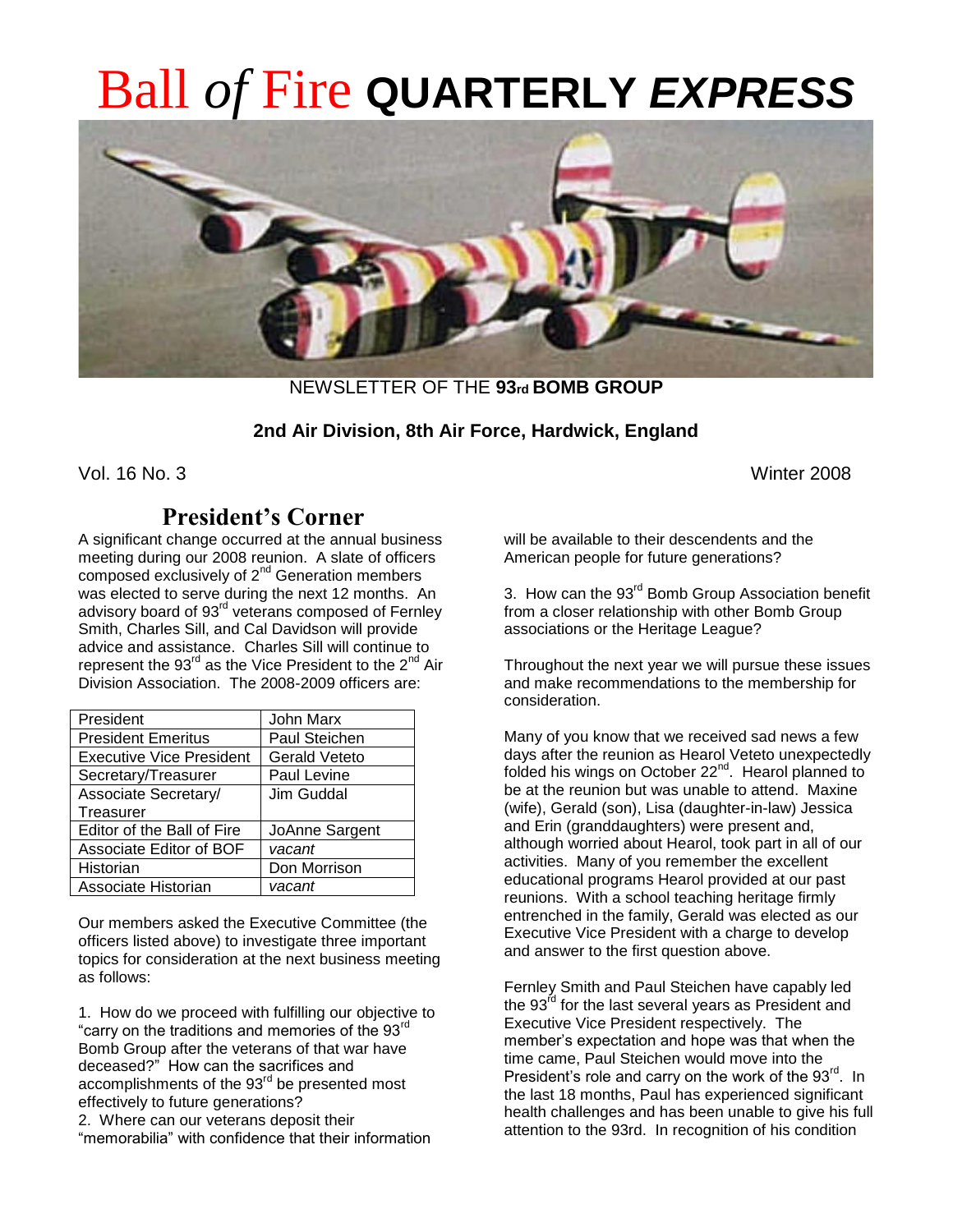(improving slowly), I accepted the position until Paul is able to resume the President's role. We agreed to retain Paul as our President Emeritus until such time as he can be the President again. In the meantime, Fernley and Paul will continue to provide wise counsel and oversight so that I don't get off track in this new role.

The  $2^{nd}$  Air Division Association meeting was held at the same time as the  $93<sup>rd</sup>$ s reunion. Our own, John Lee, was elected 2ADA President. A 93<sup>rd</sup> contingent attended the 2ADA business meeting to express their support for John. The next year will be challenging for the leadership of the 2ADA as they grapple with how best to preserve the legacy of the premier World War II veterans organization!

In addition to our elected officers, we have identified other critical roles and those most suited to fulfill them as follows:

| Graphics/Media           | Kent Jaquith           |  |
|--------------------------|------------------------|--|
| Documentary Project      | <b>Michael Sellers</b> |  |
| Photographer             | <b>Bill Sargent</b>    |  |
| Webmasters               | <b>Charles Sill</b>    |  |
|                          | <b>Michael Sellers</b> |  |
| <b>Reunion Committee</b> | Joe & Phyllis Duran    |  |
|                          | Kent Jaquith           |  |
|                          | <b>Fred Weir</b>       |  |
|                          | John Marx              |  |

The members decided to hold the 2009 Reunion next October in Shreveport, LA where Barksdale AFB is located and where the 93<sup>rd</sup> Bomb Group was established in 1942. Our theme, "Back to the Beginning," provides a way to commemorate the 93rd BG's journey from Louisiana to Hardwick and home. Watch our web page for details and plan to join us in October 2009.

## *2008 Reunion Grapevine, Texas*

The 93<sup>rd</sup> Bomb Group Association conducted its annual reunion from 16 – 20 October 2008 in Grapevine, Texas. More than 50 people gathered and enjoyed the opportunity to renew past friendships. On Thursday, we enjoyed an excellent living history presentation by the Army Air Corps. Accompanied by an extensive collection of uniforms and memorabilia, Bob Coulter, provided a comprehensive summary of the Army Air Corps during the war. On Friday, we traveled to downtown Dallas to the site of the assassination of President John F. Kennedy who was a WW II veteran and hero in his own right. Recalling the tragic event of Nov 22, 1963 was sobering but important to our understanding that the sacrifices of the Greatest Generation didn't end with the war's end. On Saturday, our focus shifted to the  $2^{nd}$  ADA Membership meeting and the election of our own, John Lee as 2<sup>nd</sup> Air Division Association President. A strong contingent of 93<sup>rd</sup> BG Reunion attendees was on-hand to support John and congratulate him on his selection.

Colonel Ed Weir, journal keeper and veteran of the 409<sup>th</sup> Bomb Squadron, 93<sup>rd</sup> Bomb Group, and Jim Wells, author, joined us to sign their book, "Down to Two Feet Altitude." Ed, Jim and the book proved to be a big hit with our veterans and the  $2^{nd}$  generation. Information on ordering the book is provided elsewhere in the Ball of Fire. We ended the day with a two-hour dinner serenade by the Alan Glasscock Quartet with a repertoire of WW II era music.

On Sunday, we traveled to Addison, TX to visit the Cavanaugh Flight Museum where one of two flying B-24s is on display between air shows. Previously flying under the name, "Diamond L'il," the B-24A, now known as "Ole 927," is perfectly preserved. Our veterans enjoyed the opportunity to become reacquainted with their plane again. Our final event was the farewell banquet and memorial service to commemorate those who were lost during the war and those who have "folded their wings" since. The giant raffle of door prizes, hosted by Kent Jaquith, was, as always, a popular event as we enjoyed sharing together. Every veteran was presented with a specially made 2009 calendar reflecting war time scenes from the  $93<sup>rd</sup>$ . The 2009 calendar is available from Kent and is advertised elsewhere in the BOFQE.

If you missed this year's reunion, don't miss the next one. We are traveling to Shreveport, Louisiana to revisit the birthplace of the 93<sup>rd</sup>, Barksdale Air Force Base and its 8th Air Force Museum. They have a Consolidated Ford B-24J Liberator on display, the "Louisiana Belle II" and a North American P-51D. The date is not finalized but we plan to meet in October 2009.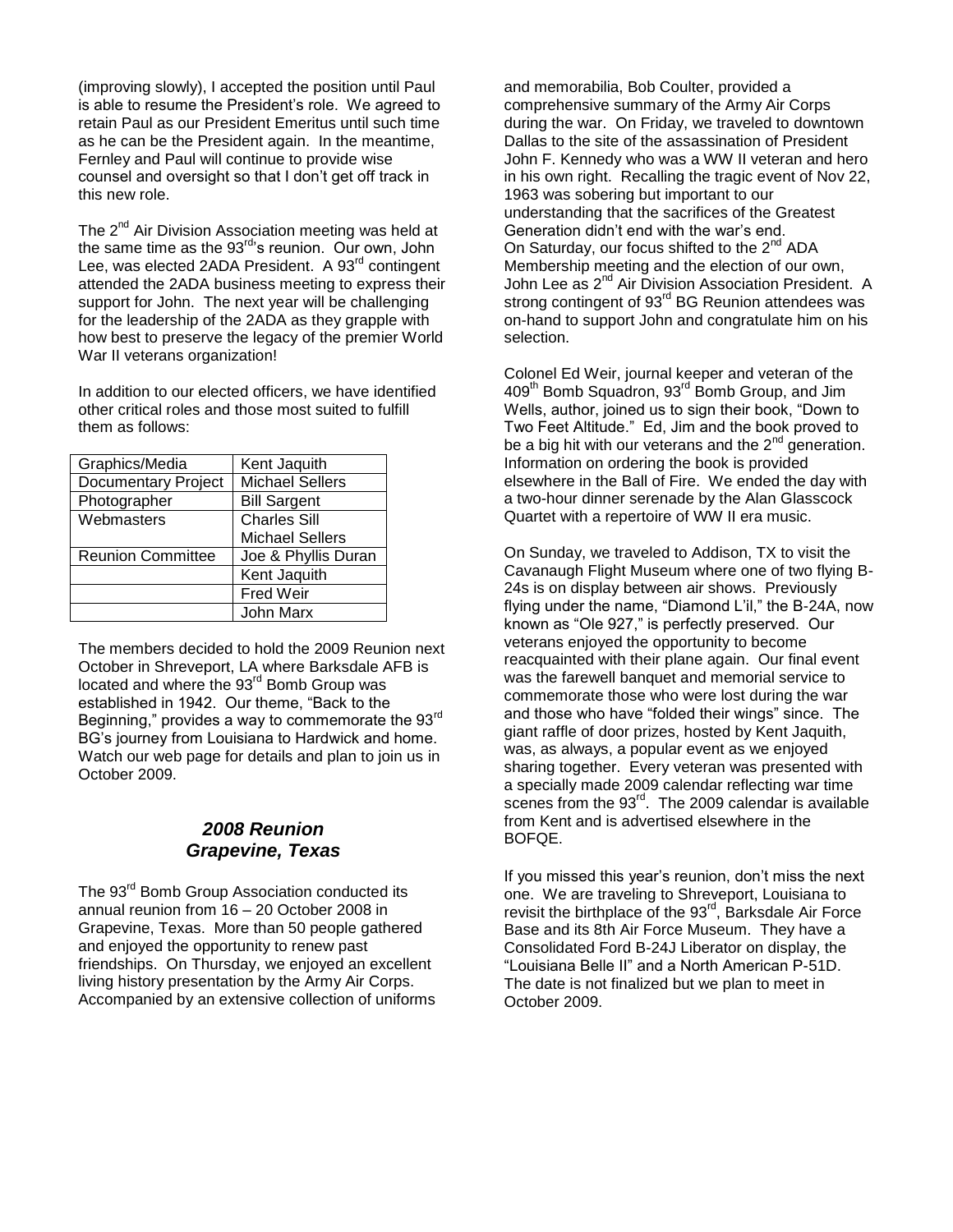### **Letters to the Editor**

 Sorry to be behind in responding – I will spare you the details.

 Thank you again for the mission log book page. I now have at least the basics of what I need to create the serial number. I have a rough picture of their "D" model nose-art to hazard making a decal. Would you be interested in a scan of it? I could do that pretty easily. My last configuration question is if the aircraft had the belly turret. Given its age (late D?), it almost certainly did.

 Regarding submitting an article, I'm not sure what to ask. My quest is to build a 1/48 scale replica of Ray Schnell's aircraft, and I'd be interested in learning about Ray's service, and any photos that might be available of the aircraft he flew. Stories are also precious, so that the family can learn and appreciated his experiences. As I've probably said before, his grown daughters and wife are curious about the things they have, and what it all means. As something of the obsessive airplane-hobby guy, I'm the expert.

 Thanks for your help – you are invaluable to families trying to make sense of things.

#### Karl Cressman

Cal,

[CressmanK@us.panasonic.com](mailto:CressmanK@us.panasonic.com) 248.890.8768 Mobile 248./447/7214 Office

#### Dear Paul,

 I am following a trail to find information about my cousin who was with Captain Packer's "Yard Bird" crew. His name is Parkman W Davis, 93<sup>rd</sup> BGroup, 329<sup>th</sup> Squadron. He was a bombardier and what I have found is that he bailed out over France April 16<sup>th</sup>, 1943. Vic Walzel who has a WW2 website suggested I contact you to ask if you would post my query in the 93<sup>rd</sup> BG Newsletter.

Jan Hastings vt\_winter@yahoo.com

#### Greetings,

My father was with the 329<sup>th</sup> Bomb Squadron in North Africa and England (and Ft. Myers, FL where he met my mother). I'd like to receive the newsletter if I may. I'd also like to contact any from the squadron who may have known him. He was a Crew Chief/Tail Gunner, and the aircrafts: Connie, TharSheBlows and Lady Luck were ones he worked on.

Thanks, Mike Weidenbach **Curator** Battleship Missouri Memorial 63 Cowpena St Honolulu, HI 9618 800-455-1600x235

# **A Hero's Reunion Documentary**

Michael Sellers is producing a documentary called "A Hero's Reunion" about veterans that still attend annual reunions since WWII. He wants to answer the questions: Why these veterans continue to attend and who will preserve their legacy far into the future?

To see current footage and photos, please visit the official website for the documentary at:

#### *[www.aherosreunion.com](http://www.aherosreunion.com/)*

UPDATE: Michael has secured a ride on WITCHCRAFT!! He has asked the Collings Foundation if he can document the organization. They tour the United States with a B-24, B-17, and P-51. The company graciously said he could hop aboard free of charge on the B-24 painted with the WITCHCRAFT nose art (from the 467th BG) in Columbia, SC and fly to their next destination in Savannah, GA. After fully documenting the plane and crew he's moving on to the Mighty Eighth Air Force Museum for interviews and museum footage.

### **Folded Wings**

**Nelson Bivens** was a member of the 93<sup>rd</sup> BG who passed away on August 17, 2008 in Durand, Michigan. He was a very proud participant of the group.

Sincerely, Nora G. Bivens

**Hearol Veteto** was an active member of the group and provided excellent educational programs in our previous reunions. He unexpected passed away on October 22, 2008. His son Gerald will continue his father's legacy to help preserve the memories of the 93rd Bomb Group (see *President's Corner* for more details).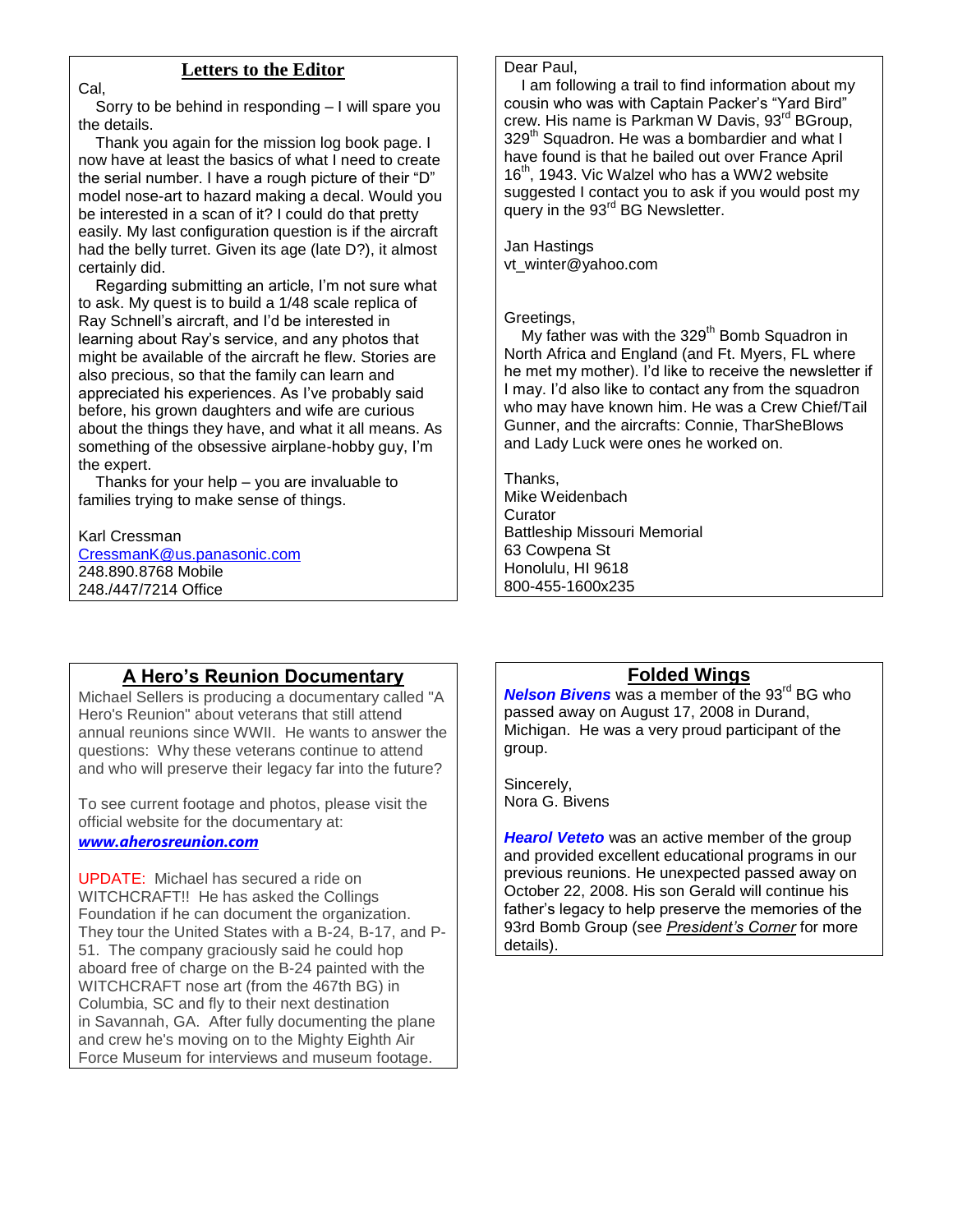



# **Stained Glass Notes from Kent Jacquith**

Minor changes on the stained glass window design. No name on B-24-D, put 93rd BG tail marking on tail -White Circle with B in center. Replace eagle shield on LH side with the MOH medal and put in DFC medal on RH side, leaving the 93rd BG logo in the center. Lower windows: Put Star of David on one of the grave markers, replace Christ symbol with either an Angle or Holy Spirit Symbol. American flag three times larger. I talked with the artist who is going to build the stained glass windows and he believes the design will be a good representation of our group and appropriate for the chapel.

# **Stained Glass Memorial Project for the 8th AF Museum in Savannah**

This project is to honor the memories of our 93<sup>rd</sup> Airmen. The total cost of this project is \$15,000 for the 3 Stained Glass Elements, including the Top Cathedral shaped window above the door and 2 separate panels in the upper portion of the new fiberglass door. We have placed a down payment of \$2,650 at the museum to get the project started.

As of Monday, December 1<sup>st</sup> we have collected \$8.350 8<sup>th</sup> AF Museum \$2,850 93<sup>rd</sup> Account \$5,500

Please make checks payable to: **93rd Bomb Group**

Mail checks to: **Paul Levine 6530 N. Christiana Ave Lincolnwood, IL 60712**

Paul's phone number is 847-676-1593 and his email is **omahadd@sbcglobal.net**. To donate by credit card to the 93<sup>rd</sup> Bomb Group Memorial Project, please call the 8<sup>th</sup> AF Museum at (912) 748-8888. *Please talk to as many military, former military and veterans you know who may wish to donate to our project. Paul can send you a donation form if you need it or need to pass it on.*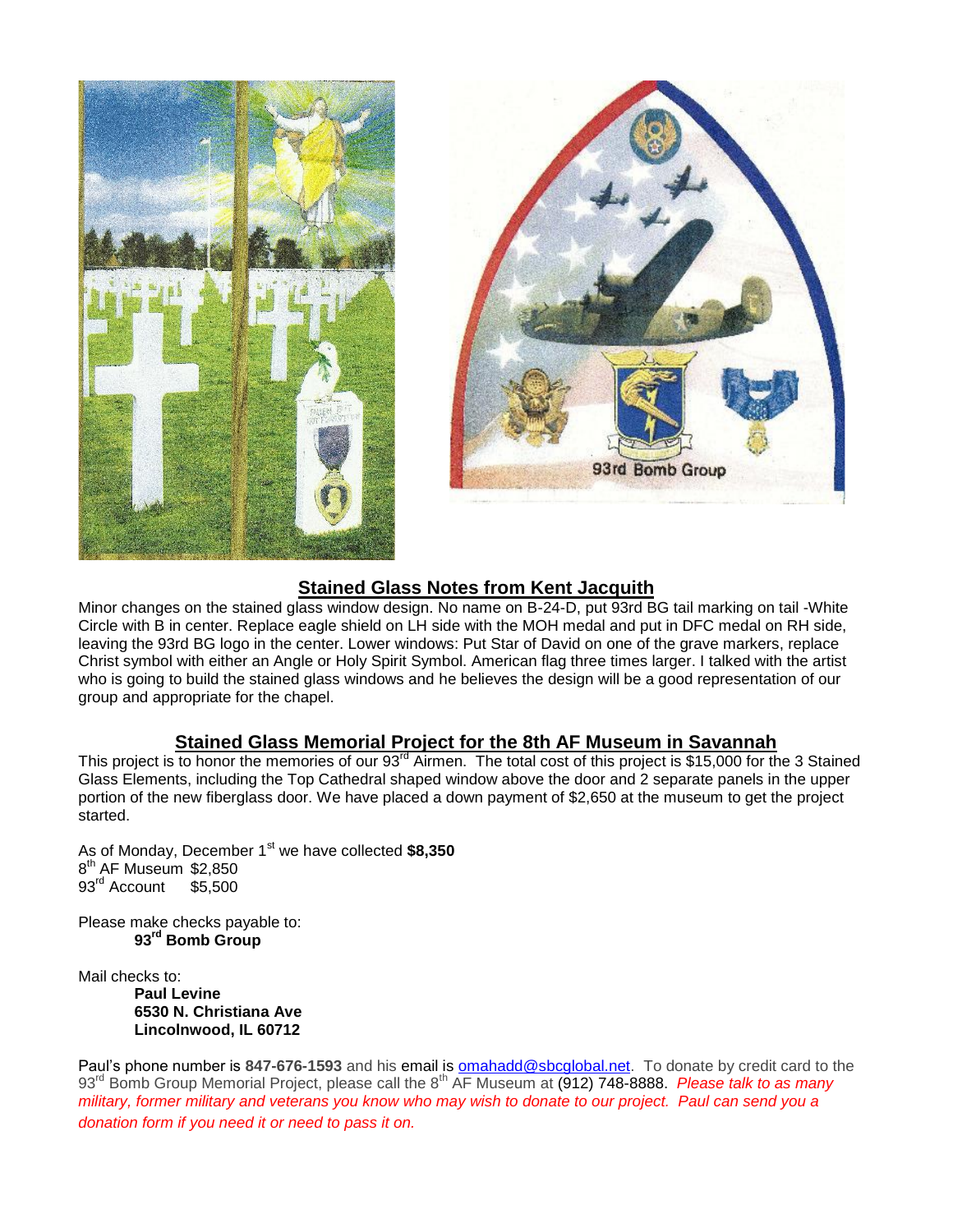#### **Down to Two Feet Altitude**

"Down to Two Feet Altitude" is an eyewitness account of the early U.S. Army Air Corps heavy bomber campaign over Europe and North Africa in WWII, as told through the eyes of a B-24 Liberator bomber navigator, Edward "Red" Weir, who faithfully logged entries into his personal war diary between 1942 – 1943, documenting his 25 combat missions. His last mission was the daring low-level raid on Hitler's "gas station," the huge oil refinery complex at



Ploesti, Romania, on August  $1<sup>st</sup>$ , 1943. That raid holds the distinction to this day of being one of the most highly decorated single battles, per capita, of all the branches of U.S. military service in the nation's history of warfare.

To order send a check or money order for \$26.95 (\$21.95 for the book; \$5.00 for S & H) to James A. Wells, P.O. Box 1053, Denton, TX 76202, or contact the author at jwintex@yahoo.com.

*2009 - 93rd Bomb Group Historical Calendar Calendars are available now* to the 93rd Bomb Group Veterans and members. There are pictures of crews, B-24s, and events that you may have been part of during WWII. You and your crew may be pictured along with people you may have known. Much effort and expensive have been put into this exclusive 93rd Bomb Group Calendar for everyone to enjoy.

> Please make check payable to: **Kent Jaquith**

Each calendar is **\$18.75** (13.95 plus priority shipping \$4.80)

Mail checks and your information to: **Kent Jaquith 2633 SW Obsidian Ave. #15 Redmond, OR. 97756**

To contact Kent call 541-923-4319

#### 2009 REUNION NEWS FROM JOHN MARX

John spoke with the 2nd Bomb Wing Public Affairs at Barksdale AFB and confirmed our reunion for 15 - 18 October 2009. The date is tentative so if anyone has an objection please let him know. The alternative dates are 22 - 25 October 2009. His contact information: cell 412-317-1909 and email address is: [marxj@genco.com](mailto:marxj@genco.com)